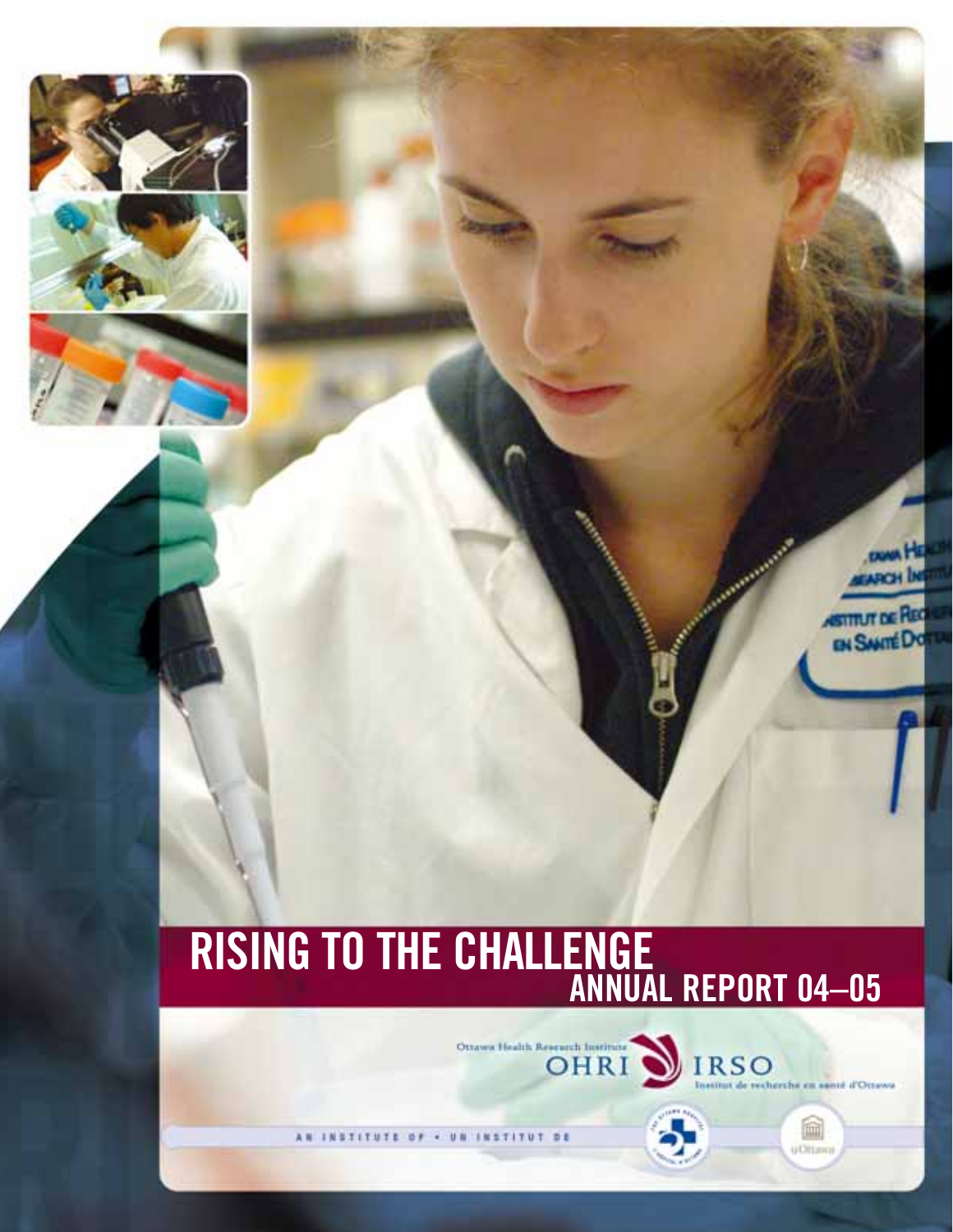## **CONTENTS**

- **1** [LEADERSHIP THROUGH PARTNERSHIP:](#page-2-0)  Working together to set us apart
- **2** TESTIMONIAL: [Making a difference, one life at a time](#page-3-0)
- **3** NEW FRONTIERS: [Ground-breaking discoveries here at home](#page-4-0)
- **4** [A TRAINING GROUND FOR FUTURE ACHIEVEMENT:](#page-5-0)  Our future in their hands
- **5** HONOURING SUCCESS: [Recognizing our very best](#page-6-0)
- **6** SHARING VICTORIES: [Working together is leadership at its finest](#page-7-0)
- **8** [BENCH TO BEDSIDE AND BACK:](#page-9-0) Real-world results
- **10** [BOARD OF DIRECTORS](#page-11-0)
- **10** [2004–2005 FINANCIAL STATEMENTS](#page-11-0)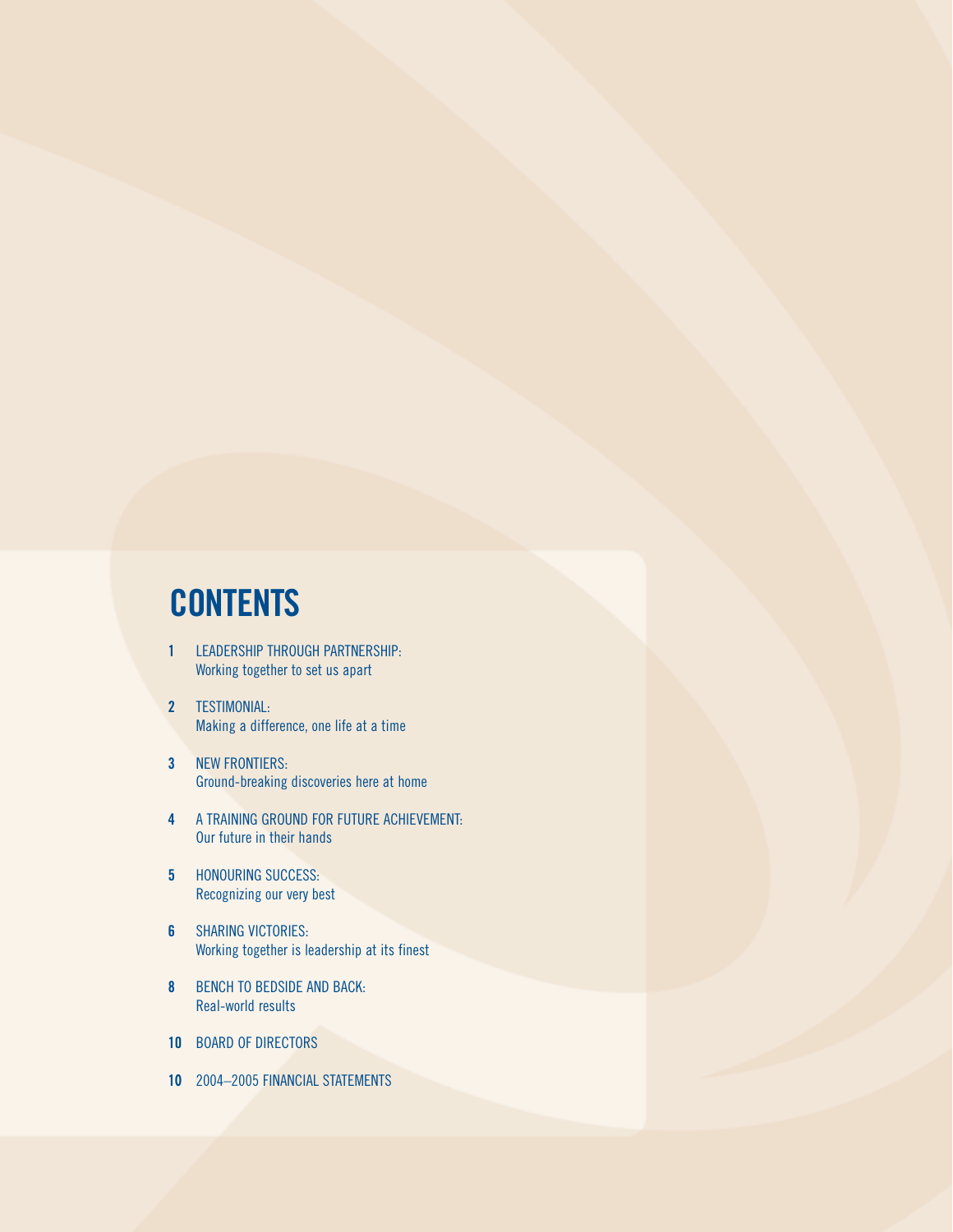## <span id="page-2-0"></span>**LEADERSHIP THROUGH PARTNERSHIP: WORKING TOGETHER TO SET US APART**

The Ottawa Health Research Institute (OHRI) was established in 2001 as the research arm of The Ottawa Hospital, through the merger of the former research institutes at the Hospital's Civic and General campuses. In partnership with the Hospital and the University of Ottawa, the OHRI has grown rapidly to become one of Canada's largest and most important research institutes. With state-of-the-art research facilities and a workforce of almost 300 scientists and clinical investigators, the Institute also houses the work of more than 250 graduate students and research fellows, and over 500 support staff.

## **A MESSAGE FROM THE CHIEF EXECUTIVE OFFICER AND THE CHAIR OF THE BOARD OF DIRECTORS**



A key indicator of our success is our peer-reviewed grant funding, which rose from approximately \$9.4 million in 1996 to \$30 million at the time of the merger. It will reach nearly \$54 million during 2005–06.

Our scientists are at the leading edge of their fields and are making discoveries that lead to prevention, diagnosis or innovative therapy for a range of important diseases including cancer, diabetes, heart disease, kidney failure, vision loss, multiple sclerosis, stroke, Parkinson's disease and infectious diseases including AIDS. We also lead the way in translating medical knowledge into improved health care, including the development of clinical decision rules that will help both physicians and patients make important decisions based on the best available evidence.

Our ability to carry out research is made possible only through our partnerships with The Ottawa Hospital and the University of Ottawa. Many OHRI physician-scientists carry out clinical work in The Ottawa Hospital, and this immediate, day-to-day connection makes clinical trials of new therapies easier to plan and deliver. Other physicians team with scientists doing basic research, accelerating the discovery and development of therapies that may help millions of people.

Our partnership with the University of Ottawa is critical for training the next generation of researchers. All OHRI scientists have appointments at the University of Ottawa, either in the Faculty of Medicine or the Faculty of Health Sciences. This means that students can study with faculty members who are working in the most advanced areas of health research. In return, the OHRI gains access to the best and brightest of these students, who bring ideas, talent and energy to the research enterprise.

The Institute is governed by a board of directors that includes members from the hospital, the university and the community. Several board committees assist with financial management, government relations and the commercialization of results.

Financial support for the Institute comes from both the hospital and the university, as well as from the community through the Ottawa Hospital Foundation. In fact, the Foundation is in the middle of a \$100 million campaign, of which 40 percent is earmarked for OHRI research. Additional support comes from the community through the Ottawa Regional Cancer Foundation.



We would like to conclude by thanking our loyal and dedicated scientific and support staff as well as our trainees who have shown a determined commitment to the vision of the OHRI. We also wish to thank the patients of The Ottawa Hospital, who have so willingly joined forces with us to advance the frontiers of medical science.

**Ms. Jacquelin Holzman, Chair and Dr. Ronald Worton, Chief Executive Officer and Scientific Director**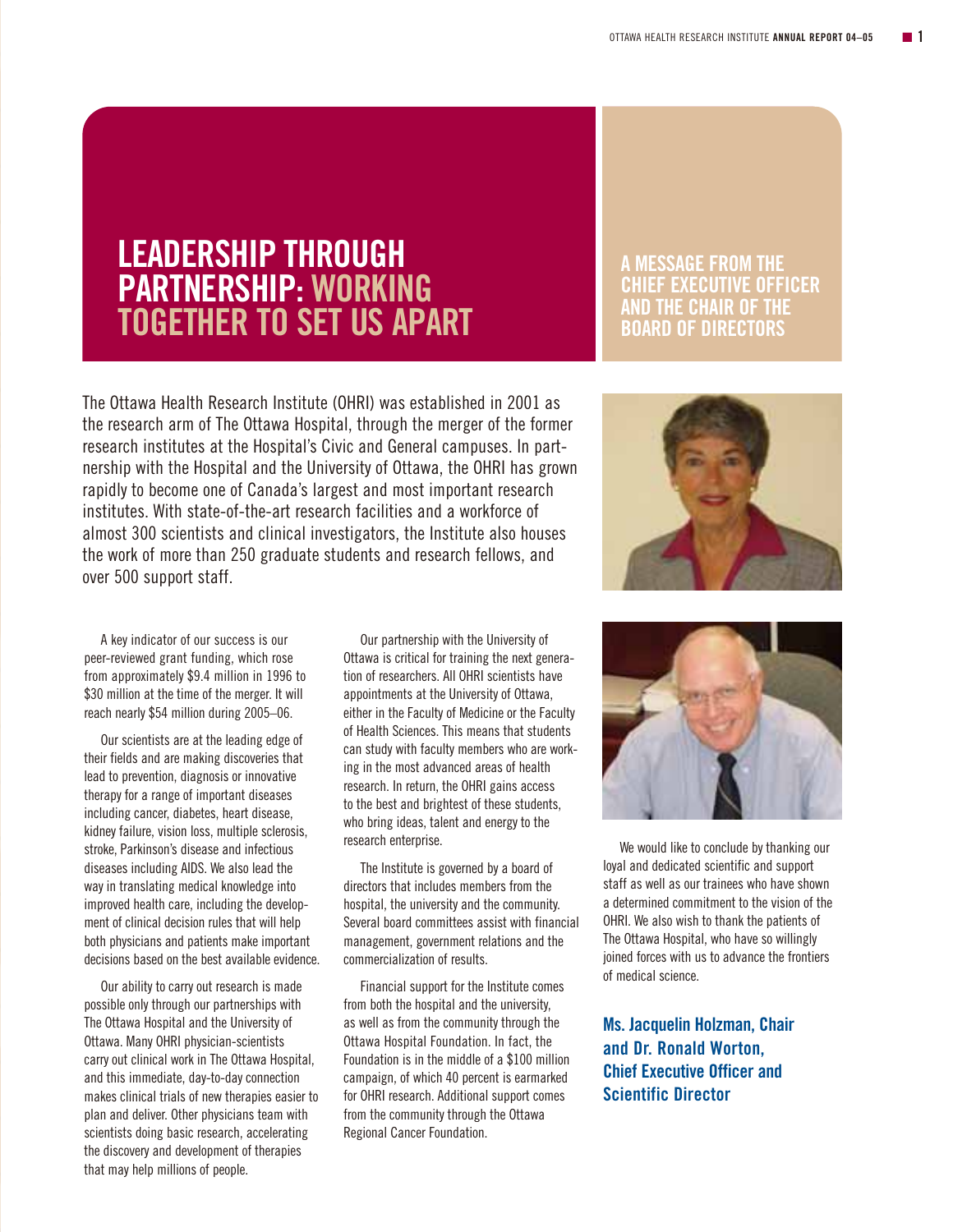## <span id="page-3-0"></span>**TESTIMONIAL: MAKING A DIFFERENCE, ONE LIFE AT A TIME**

Multiple sclerosis (MS) is a disease that damages the central nervous system. Its symptoms vary from person to person, but can include excruciating fatigue, an inability to walk and slurred speech. It is believed to be a disorder of the immune system and there is no known cure.

But there may be new hope for MS sufferers in the therapy being used by physician scientists Dr. Mark Freedman, Director of the Multiple Sclerosis Research Unit, and Dr. Harry Atkins, a hematologist studying stem-cell therapies for autoimmune diseases. This innovative treatment uses chemotherapy to eliminate the patient's defective immune system, then restores it through a transplant of the patient's own stem cells.

Jennifer Molson of Ottawa knows at first hand what this therapy can achieve. First diagnosed with multiple sclerosis at age 21, she was facing severe disability only five years later.



44<br>hand<br>a ne If Until early 1996, I was healthy and active, but that May my left hand went numb and didn't get better. My family doctor referred me to a neurologist, and in July I was diagnosed with the relapsing-remitting form of MS. The doctors thought Dr. Freedman was the best person to look after me, so they transferred me to his clinic.

During the next five years I had multiple relapses and by February 2001, I had developed the secondary-progressive form of MS, which is very bad sometimes I could barely stand up. Then Dr. Freedman told me about the stem cell transplant study. Although I knew the procedure carried a risk of death, I knew what my future would be like if I didn't do something, so I decided to go ahead with it.

Dr. Atkins was my doctor for the actual transplant therapy that I had in July 2002. It was probably another year and a half to two years before I really started to feel better. But now, in mid-2005, I think the past four to five months have been the best I've had since the summer of 2000. I'm driving again, I no longer need a cane to walk, I have more stamina and I've gone back to work part-time.

I know the therapy is intended to keep you from getting worse, but for me, it has actually reversed the course of the disease. Dr. Freedman and Dr. Atkins are my heroes and I would like to thank them and all the people who have made and continue to make this research possible. 7<br>Jennifer Molson, Ottawa

#### **Jennifer Molson, Ottawa**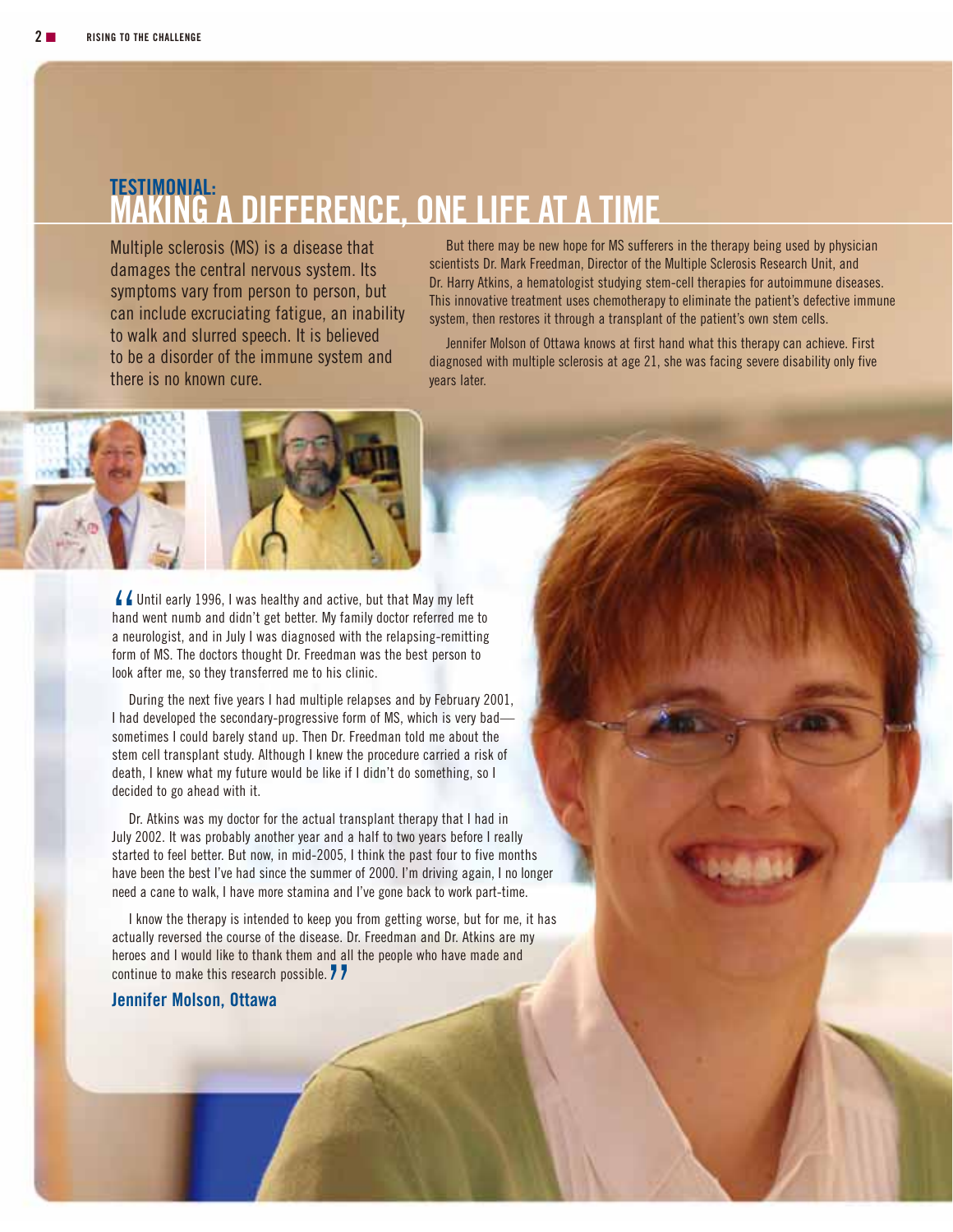## <span id="page-4-0"></span>**GROUND-BREAKING DISCOVERIES HERE AT HOME**

#### **Antidepressants and suicide attempts**

A group of OHRI investigators, led by Dr. Dean Fergusson, OHRI Scientist and Associate Professor in the University of Ottawa's Faculty of Medicine, has found that a particular class of antidepressants contributes to a significantly increased risk of suicide attempts.

The group based its study on an exhaustive review of published, randomized, controlled trials of selective serotonin reuptake inhibitors (SSRIs). The study noted a more than twofold increase in the likelihood of suicide attempts for patients receiving SSRIs, compared with placebo or therapeutic interventions other than tricyclic antidepressants, another class of drugs.

Although small, the incremental risk remains a very important population issue because of the widespread use of SSRIs. While other studies have suggested a possible link, this review identifies a very real correlation and is the most elaborate and comprehensive research to date.

### **Gene research into mental retardation**

About 10 years ago, Dr. David Picketts discovered a gene that was altered in patients with a severe form of mental retardation. The research, conducted while Dr. Picketts was a research fellow at Oxford University, was hailed as one of the most important discoveries in mental retardation. The natural question at the time was "What is the next step?"

Fast forward to today. Dr. Picketts, now a Senior Scientist at the OHRI and an Associate Professor at the University of Ottawa, has successfully taken the research to the next stage by developing a strain of mice with a genetic alteration in the same gene that causes the human disease. This opens the way to a better understanding of how mutations cause mental retardation. It also provides animals for testing new therapeutic approaches.

#### **Muscular dystrophy puzzle solved**

About 20 years ago, neurologists discovered that glucocorticoids, traditionally used to treat inflammations, had beneficial effects on children suffering from muscular dystrophy. Glucocorticoids continue to be the only effective treatment against this incurable condition, yet no one knew until recently how or why the drugs work, thereby diminishing the likelihood of improving their effectiveness.

That mystery has now been solved. OHRI Senior Scientist Dr. Lynn Megeney and Dr. Bernard Jasmin, a Professor and Chair of the Department of Cellular and Molecular Medicine at the University of Ottawa, have discovered that glucocorticoid treatment alleviates the symptoms of muscular dystrophy by countering the devastating effects of a specific biochemical pathway in muscle fibres. By finally understanding why and how the drugs work, Drs. Megeney and Jasmin now hope to improve the treatment by developing other drugs that target this pathway and reduce or avoid some of the negative side effects.

### **Stem cells and muscle regeneration**

Stem cells are found in many tissues of the body. In bone marrow, for example, stem cells provide a steady stream of specialized red and white blood cells to replace those that have completed their jobs and have been removed from the bloodstream. In muscle, they repair or regenerate muscle fibres damaged by trauma or disease.

The potential to harness transplanted stem cells to enhance tissue repair and regeneration for a vast array of diseases is just beginning to be realized.

Our progress depends greatly on our ability to control the development of these cells. Discovering the molecules that control stemcell behaviour is a central theme of the OHRI's new Centre for Stem Cell and Gene Therapy, led by OHRI Senior Scientist and University of Ottawa Professor Dr. Michael Rudnicki.

About two years ago, Dr. Rudnicki and his team showed that mice lacking a molecule called Pax7 were unable to make muscle,

Dr. Ronald Worton, OHRI CEO, has expressed considerable excitement over this discovery. His research team discovered the defective gene in children with Duchenne muscular dystrophy 20 years ago and he has spearheaded the creation of the OHRI's Stem Cell Centre in anticipation of the day when stem cells will be used to regenerate muscle in affected children.

demonstrating that Pax7 was necessary for repairing muscle tissue. Now the team has shown that introducing Pax7 into stem cells that do not normally make muscle forces those cells to do exactly that.

In simple terms, Dr. Rudnicki and his team have discovered how to control the process by which stem cells develop new muscle. This inspires tremendous hope for the fight against diseases such as muscular dystrophy, in which the muscle undergoes significant degeneration as a result of a defective gene.





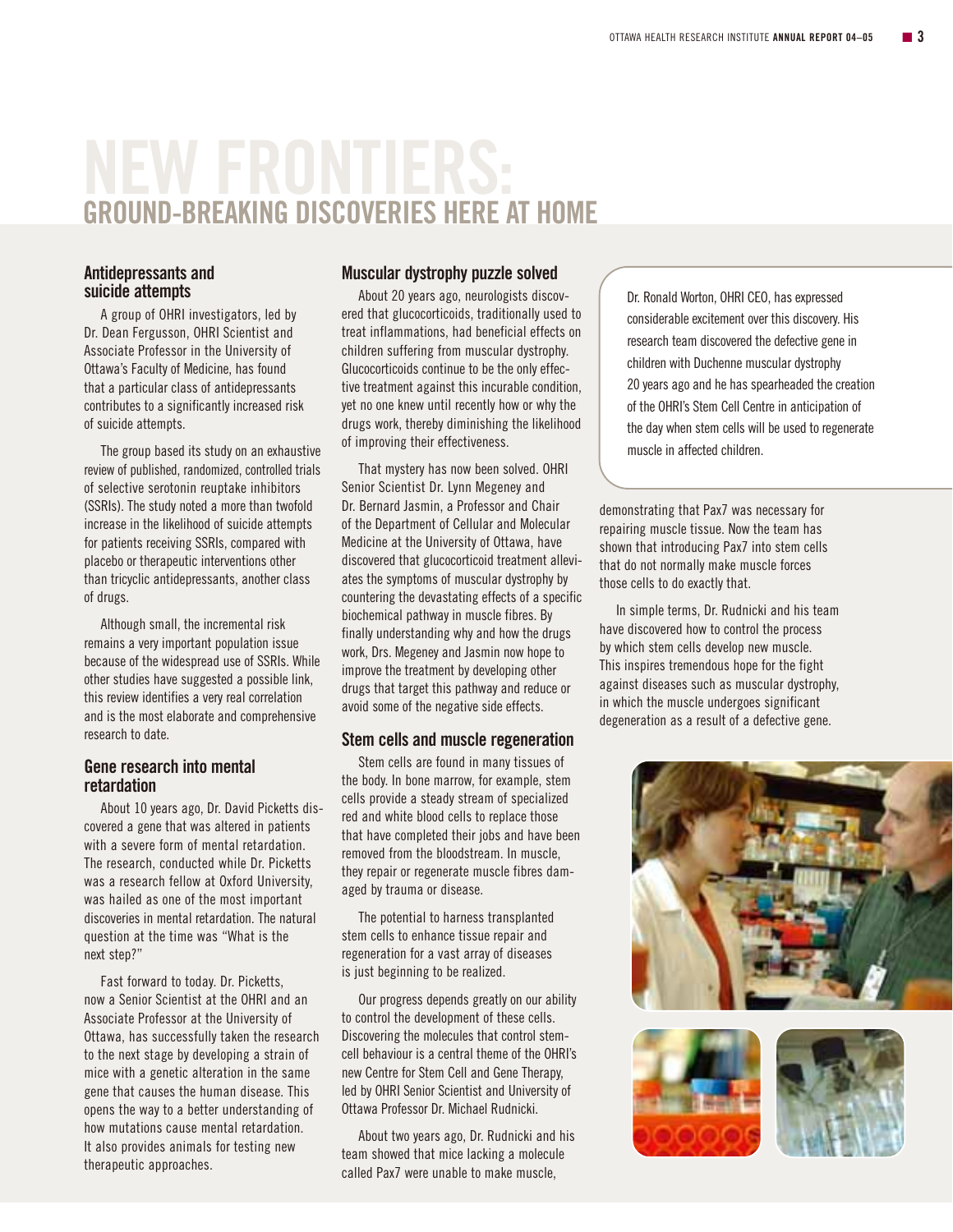## <span id="page-5-0"></span>**START HERE A TRAINING GROUND FOR FUTURE ACHIEVEMENT:**

**OUR FUTURE IN THEIR HANDS** 

With 171 graduate students, 82 postdoctoral fellows and 30 honour, undergraduate and high-school students, the OHRI is developing into one of the most advanced hospital-based research and teaching institutes in Canada. Such an environment not only provides fertile ground for innovative research, but it also attracts some of the best students.

"We truly appreciate the contributions that excellent students and post-doctoral fellows make in our labs," says Dr. Jay Baltz, Senior Scientist and Associate Director responsible for training at the OHRI. "Trainees bring a high level of intellectual curiosity, creative thinking and youthful energy to a research group and are, therefore, a vital component of research at the OHRI. Recognizing their value to the organization, the OHRI has committed to providing the best possible research environment to enhance the learning experience. Our goal is to produce graduates who can compete with the top students from the best universities in the world. I think we are succeeding."

Dr. Patrick Seale agrees. A doctoral student in the OHRI's Molecular Medicine Program from 1998 to 2004 and now a postdoctoral fellow at Harvard University, Dr. Seale's observations about the OHRI illuminate the excellence of the Institute's training:

44<br>its e<br>on si All the resources of the OHRI were important for me as a student, but I'd especially single out its enormous technical resources—th<mark>e equipment is p</mark>henomenal and you have everything you need on site. That makes doing experiments a lot more convenient and much more fruitful.

Moreover, the research being done at the OHRI is world class, the equal of work being carried out anywhere. It's being presented at international meetings and is being published in peer-reviewed journals of the highest quality.

There's also the atmosphere. The collaborations at the OHRI are very good and the atmosphere within the Molecular Medicine Program, where I was working, was very collegial. There was extensive interaction with other research groups and everything was very open in terms of discussing and sharing our research.

So I think I can safely say that my aspiration to pursue an academic science career was fostered and encouraged by my experience at the OHRI and by its senior scientists. I feel that having the freedom to pursue the research that interests one is crucially important and working at an academic institute such as the OHRI has certainly reinforced my convictions in that regard. 77<br>Dr. Patrick Seale, Harvard University

## **Dr. Patrick Seale, Harvard University**

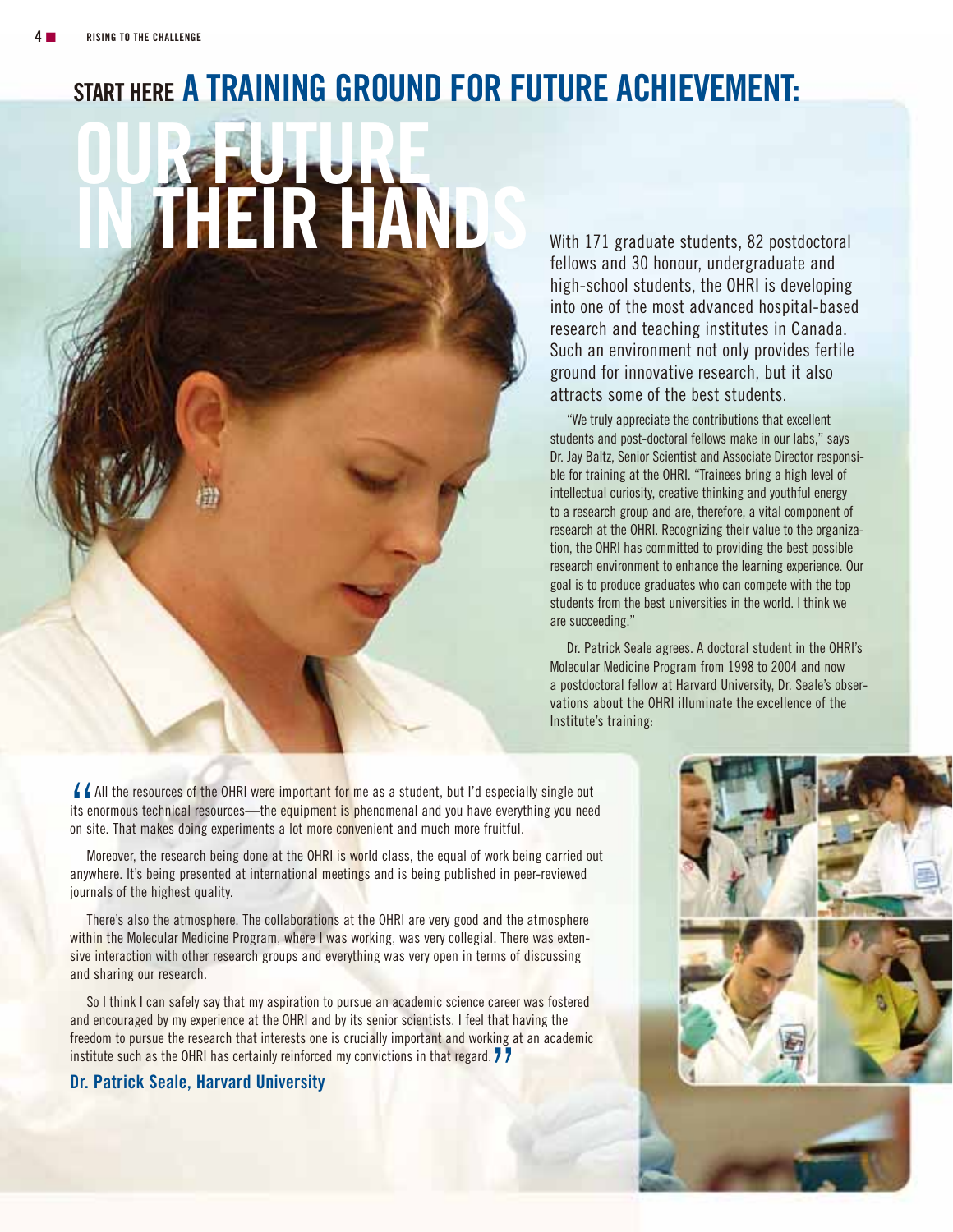## <span id="page-6-0"></span>**HONOURING SUCCESS: RECOGNIZING OUR VERY BEST**

## **AWARDS AND RECOGNITIONS**

OHRI scientists, investigators and management have won numerous awards and recognitions for the quality and importance of their work. The examples below are just a few of many.

- **DR. SHAWN AARON** Premier's Research Excellence Award, 2004; University of Ottawa Faculty of Medicine's Young Professor Award, 2003
- **DR. ROGER BROUGHTON** J. David Grimes Career Achievement Award, 2004
- **DR. DENNIS BULMAN** Robert H. Haynes Young Scientist Award, Genetics Society of Canada, 2004
- **DR. MICHEL CHRÉTIEN** 2004 Chevalier de l'Ordre de la Légion d'honneur de la République de France, for collaboration between French and Canadian scientists.

 **DR. ANTOINE HAKIM** Ottawa Life Sciences Council Career Achievement Award, 2004

- **MR. ROBERT HANLON, OHRI CHIEF OPERATING OFFICER** Ottawa Life Sciences Council Entrepreneur of the Year, 2004
- **DR. DAVID PARK** University of Ottawa Young Researcher Award, 2003
- **DR. IAN STIELL** Order of the International Federation for Emergency Medicine, 2004
- **DR. PHILIP WELLS** OHRI Researcher of the Year Award, 2004
- **DR. RONALD WORTON, OHRI CHIEF EXECUTIVE OFFICER** Honorary Fellow of the Royal College of Physicians and Surgeons of Canada, 2004

## **CANADA RESEARCH CHAIRS**

In 2000, the Government of Canada allocated \$900 million to establish 2,000 research professorships—Canada Research Chairs—in universities across the country.

Chair holders advance the frontiers of knowledge in their fields, not only through their own work, but also by teaching and supervising students and by coordinating the work of other researchers.

## **Tier One**

- **DR. JEREMY M. GRIMSHAW** Health Knowledge Transfer and Uptake
- **DR. ANNETTE O'CONNOR** Health Care Consumer Decision Support
- **DR. MICHAEL RUDNICKI** Molecular Genetics
- **DR. RHIAN TOUYZ** Hypertension

## **Tier Two**

- **DR. MIGUEL ANDRADE Bioinformatics**
- **DR. MARJORIE BRAND** Regulation of Gene Expression



- **DR. JEFFREY DILWORTH** Epigenetic Regulation of Transcription
- **DR. ALAN MEARS** Genetics of the Eye
- **DR. KAVEH SHOJANIA** Patient Safety
- **DR. PHILIP S. WELLS Thrombosis**

## **Endowed Chairs**

- **DR. REJEAN MUNGER** The Clifford, Gladys and Lorna J. Wood Chair for Vision Research
- **DR. CATHY TSILFIDIS** The Donald and Joy Maclaren Chair for Vision Research
- **L** DR. LEO RENAUD The David Grimes Research Chair in Neuroscience
- **DR. RONALD WORTON** The Evelyne and Rowell Laishley Chair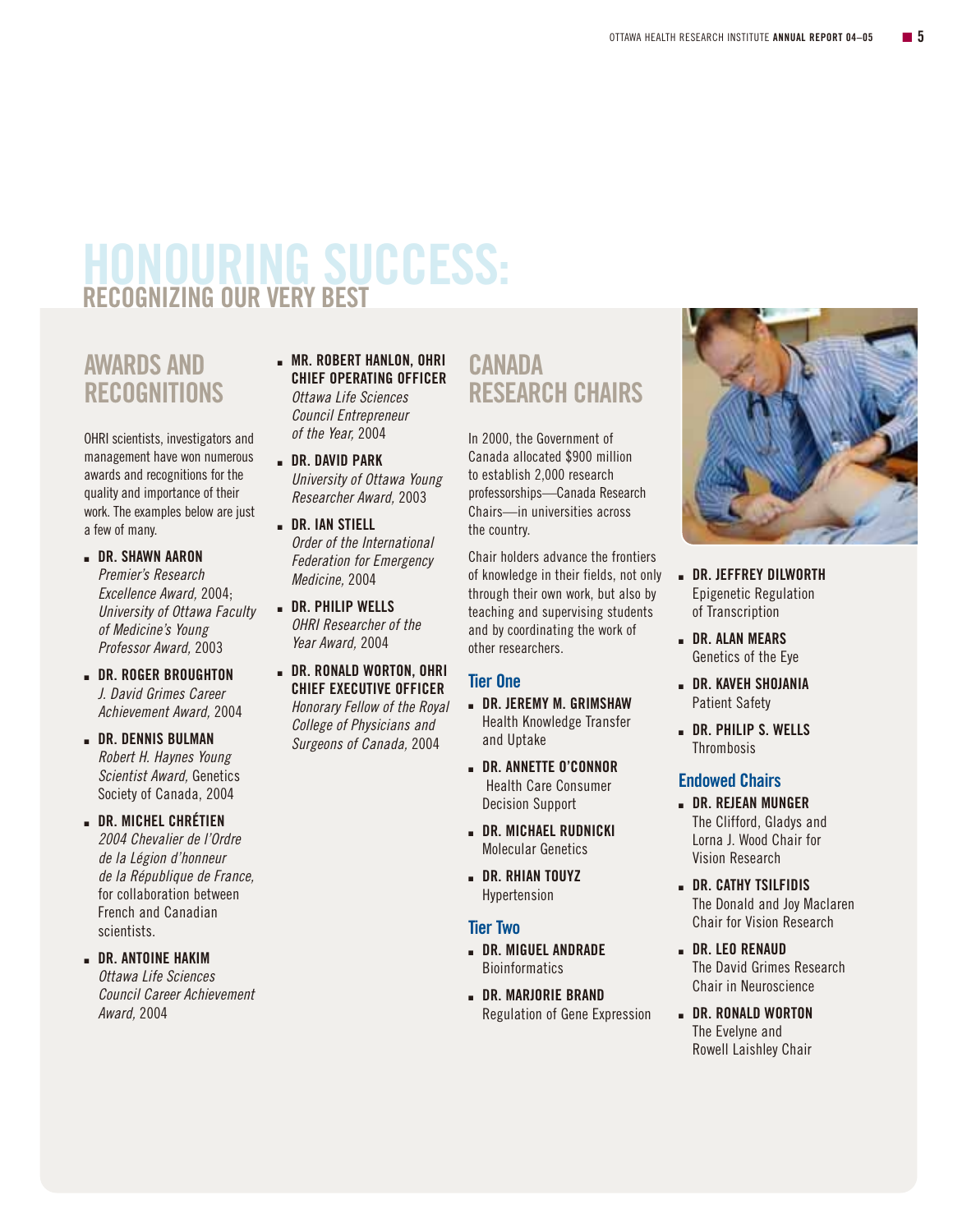# <span id="page-7-0"></span>**WORKING TOGETHER IS LEADERSHIP AT ITS FINEST**

Canadian researchers are extremely willing to both share their findings with each other and work with colleagues around the world to advance medical knowledge. The OHRI, as many of its research projects demonstrate, is a leader in this open, collegial environment.

In early 2004, for example, OHRI researchers began a collaboration with two Canadian pharmaceutical companies to carry out the first Canadian-led clinical trial of an HIV vaccine. The vaccine, which comprises components provided by the companies involved, may allow HIV sufferers to reduce their intake of the toxic drugs that cause damaging side effects. Led by the OHRI's Dr. Jonathan Angel, an infectious disease specialist studying immune-based therapies, the trial involves 20 Ottawa patients as part of an international study that groups together 40 other such clinical trials.

In a broader context, the OHRI participated in an internationally attended meeting hosted by the Canadian Institutes of Health Research in October 2004. The result of the meeting was The Ottawa Statement, published in the British Medical Journal in early 2005. This statement establishes the principles of registering clinical trials so clinicians, researchers, patients and the public will have access to information about such trials and their results.

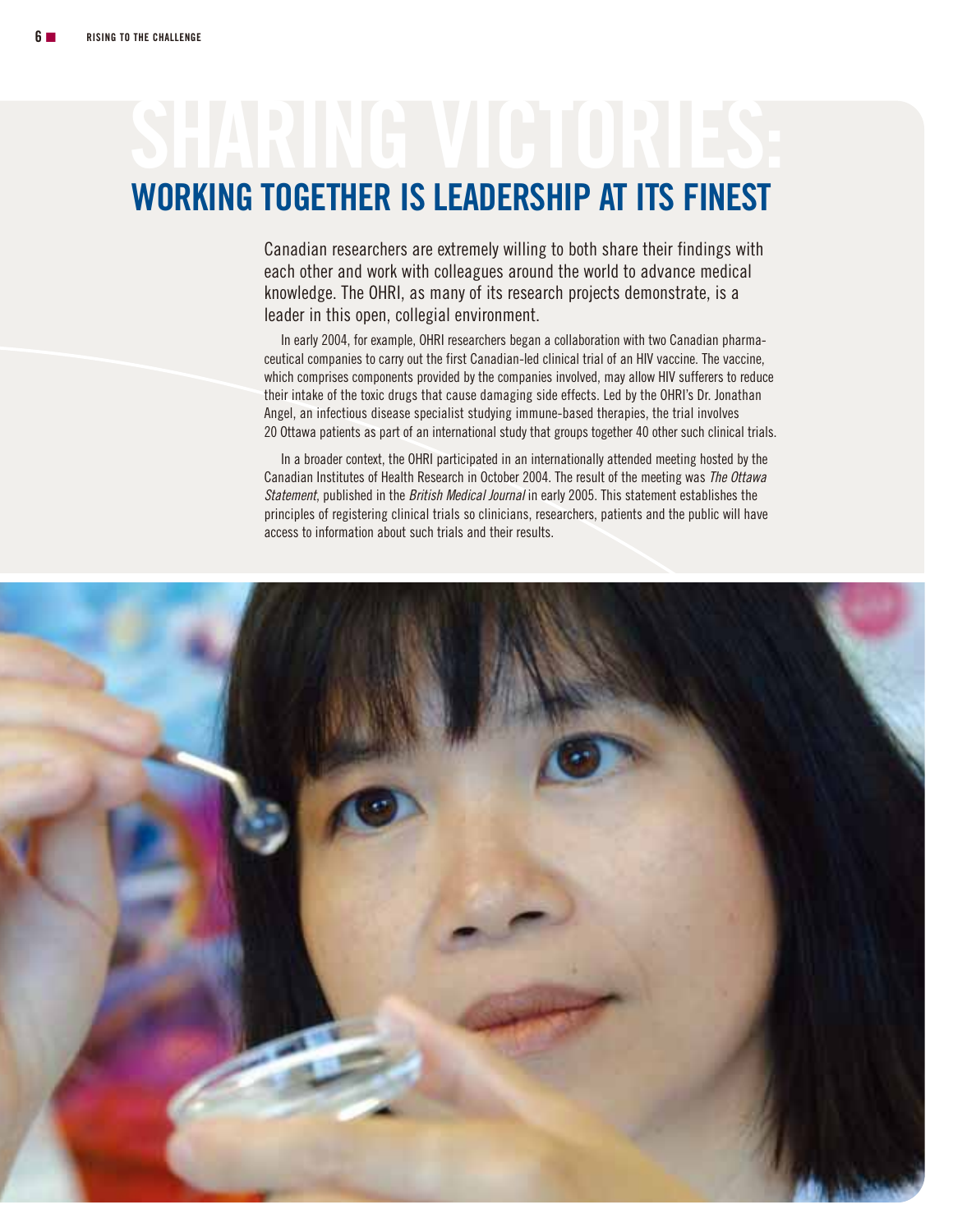Also on the international front, several OHRI scientists and investigators are involved in research projects that span institutions around the globe:

- Dr. Ben Tsang is working in a number of collaborations with institutes in Asia on studies of reproductive technologies.
- Dr. Mark Walker and Dr. Shi-Wu Wen are both involved in obstetrics and maternity studies with researchers in China.
- Dr. Michael Rudnicki is heading the International Regulome Consortium. In collaboration with France, the United Kingdom, Singapore, Australia and the Netherlands, this impressive team of scientists is working to identify the proteins that regulate gene expression and their role in both normal and diseased tissue.
- Dr. Philip Wells and Dr. Marc Rodger are working with a number of other countries in a series of collaborations. Dr. Rodger is leading a study to determine the role that low-molecular-weight heparin

plays in preventing complications in pregnancy. Another collaborative endeavour is aimed at developing a tool to predict patients at risk of developing recurrent venous thromboembolism.

As well as being deeply involved in these collaborations, OHRI scientists are providing the leadership for two Networks of Centres of Excellence. The Stem Cell Network, previously led by OHRI Chief Executive Officer Dr. Ronald Worton, is now directed by OHRI Senior Scientist Dr. Michael Rudnicki. Senior Scientist Dr. Antoine Hakim is at the helm of the Canadian Stroke Network.

It is through such far-flung partnerships that OHRI scientists gain access to leading-edge medical research being done abroad and are able to share their own findings with their peers around the globe. Such openness contributes enormously to the development of new clinical applications that will help people who are ill.

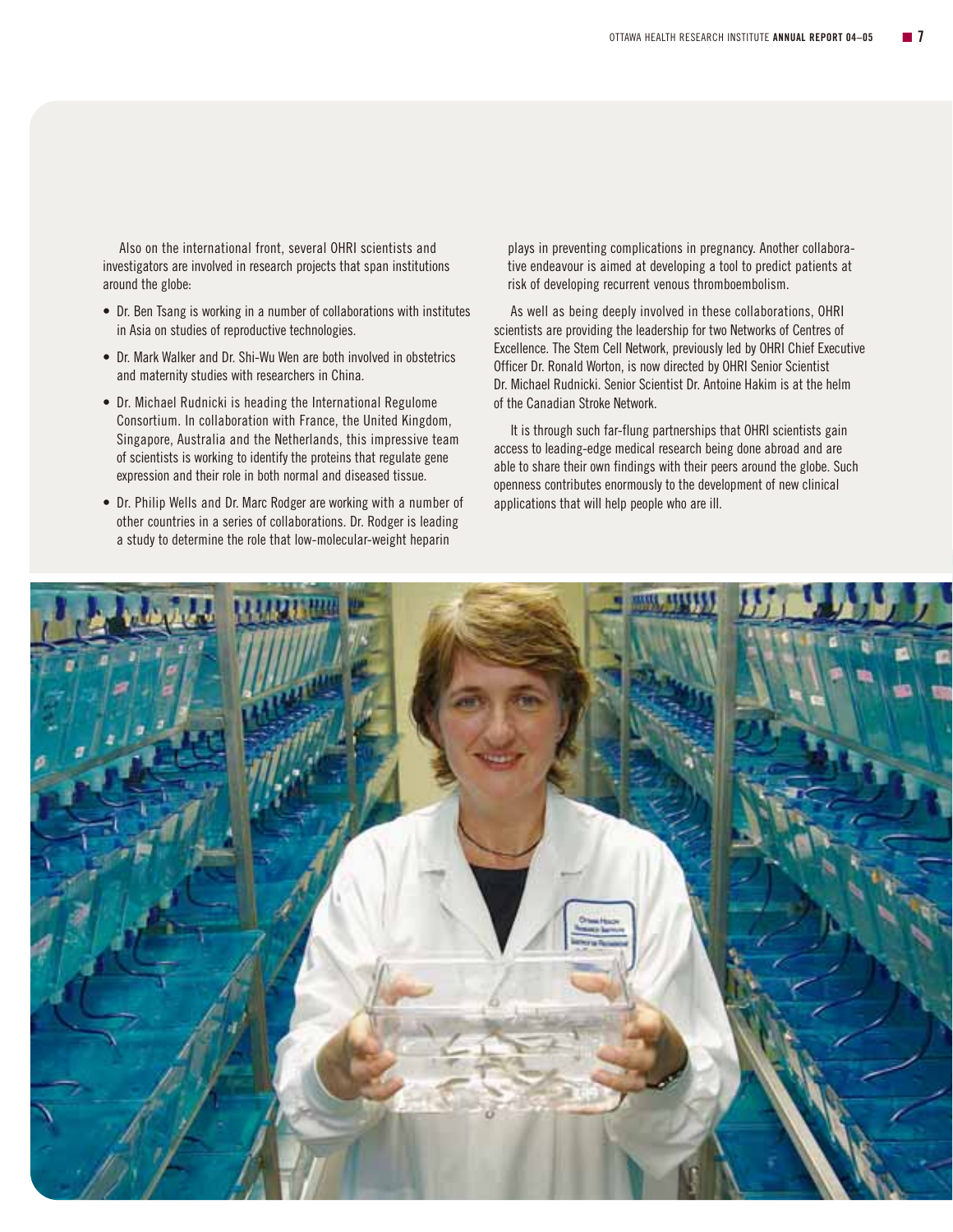## <span id="page-9-0"></span>**BENCH TO BEDSIDE AND BACK REAL-WORLD RESULTS**

The OHRI's research focuses on the understanding, prevention, diagnosis and treatment of disease. One goal is to develop and test new therapies for patient care. Because OHRI scientists work in a combined clinical and research environment, they have unique opportunities for observing patients' responses to treatment and for using this information to further refine their therapies. As a result, the benefits of research can be applied more quickly and patient care is further improved.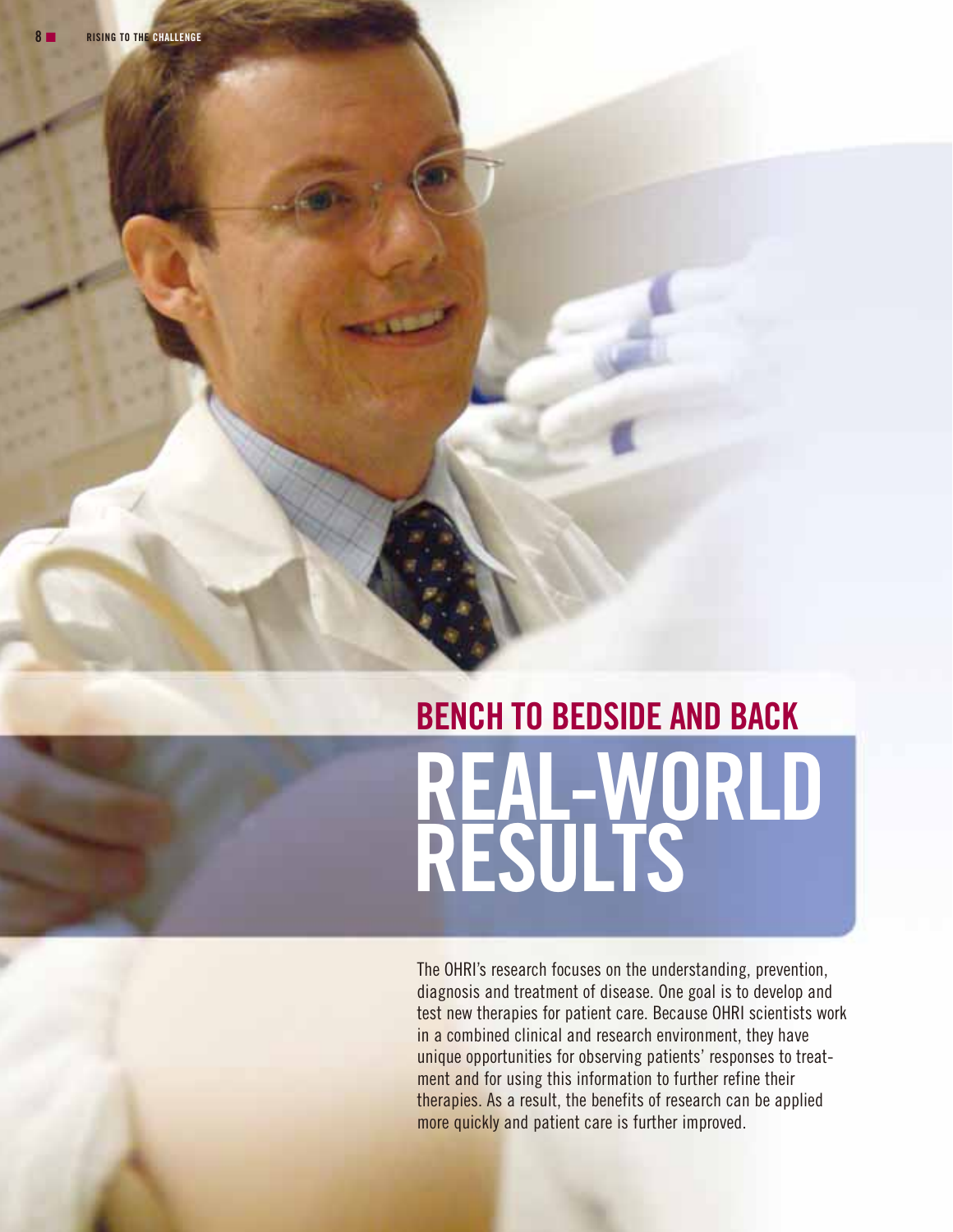#### **Keeping new mothers healthy**

Among the research teams at the OHRI is the nationally recognized Obstetrics and Maternal Newborn Investigations (OMNI) group. This group is led by Dr. Mark Walker, a Scientist in the Clinical Epidemiology Program, an Assistant Professor of Obstetrics and Gynecology at the University of Ottawa and a physician in the Division of Maternal-Fetal Medicine at The Ottawa Hospital. OMNI specializes in perinatal epidemiology, the study of disease in babies and their mothers from just before birth until just afterward.

One important OMNI study reveals that mothers who are carrying twins or triplets are four times more likely to have heart attacks than mothers carrying single babies. Such mothers are also at greater risk of suffering from high blood pressure or from blood clots in the legs or lungs. This new knowledge will help improve the prenatal and postnatal care of mothers who are expecting multiple births.

#### **Improving children's health through prenatal research**

In the same area of research but on a much larger scale, Dr. Walker has begun a long-term study of pregnancy involving 8,000 mothers and babies. Projected to last for decades, the research will investigate how the conditions of a baby's prenatal development affect the health of the child and the adult he or she becomes. The OHRI scientists conducting the study expect that its results will help them understand a wide range of problems such as complications in pregnancy, childhood obesity, developmental delays and, ultimately, diseases of adolescence and adulthood.

#### **Helping people breathe**

The negative health effects of obesity are numerous and well known. What hasn't been so obvious, however, is the impact of excess weight on breathing.

Through a study of 58 obese women, an OHRI team led by Dr. Shawn Aaron, who is also an Associate Professor in the University of Ottawa's Faculty of Medicine, has cast considerable light on this problem and its implications.

The patients, of whom 41 percent were thought to suffer from asthma, were put on a strict weight-loss program and lost an average of 44 pounds each. This brought about a sharp improvement in their breathing and their capacity for exercise. As a result, the researchers are pursuing the study to find out whether obesity may sometimes cause a misdiagnosis of asthma when the disease is not, in fact, present—a critical concern since an accurate diagnosis is essential to choosing the best therapy for the patient.

#### **Treating cancer with viral infections**

In May 2004, the Terry Fox Foundation awarded \$2 million to the OHRI to support research into how viruses might be used to fight cancer. The research team is headed by Dr. John Bell, and the funding supports a major collaborative research effort with other scientists who are carrying out similar work elsewhere in Canada.



The viruses under investigation, called oncolytic viruses, have a unique ability: they infect tumour cells and kill them. The OHRI team is working with a particular type of oncolytic virus that, in one study, eliminated late-stage lung cancer in 100 percent of the animals treated with the virus. In the test tube, the virus is effective against 75 to 80 percent of the cancers tested—an important factor, since there are so many different types of cancer.

Better yet, oncolytic viruses affect only tumours, leaving normal, healthy tissue untouched. This means that virus-based cancer therapies might be much less unpleasant and dangerous for the patient than current radiation and chemotherapy treatments. Human trials of the virus therapy have not yet begun, but Dr. Bell expects that they are not far off.

#### **Improving survival after cardiac arrest**

If a person suffers a cardiac arrest outside a hospital—which happens to more than 25,000 Canadians every year—the chances of survival are much greater if there's a bystander who knows how to perform cardiopulmonary resuscitation, or CPR.

This is the conclusion of a 10-year study carried out by a team under the leadership of Dr. Ian Stiell, OHRI Senior Scientist and Acting Chair of Emergency Medicine at the University of Ottawa. The key finding of the study, which used data from 17 Ontario cities, shows that the chance of survival is 3.7 times greater if the victim gets immediate CPR from a bystander. This emphasizes the need for increased government initiatives that will train many more Canadians in CPR, especially in families where genetic or environmental factors increase the risk of a cardiac arrest.